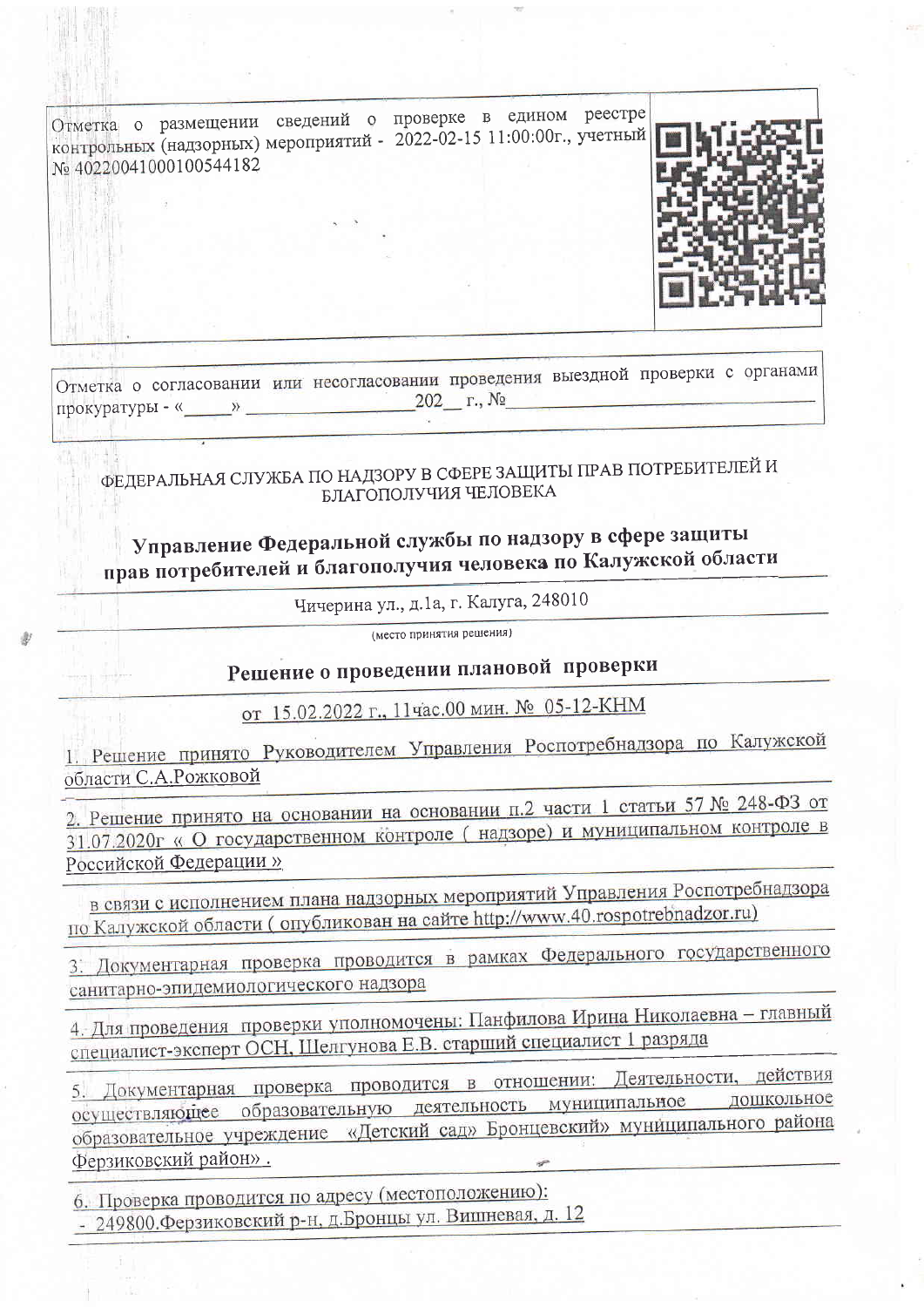7. Контролируемое лицо (контролируемые лица):

муниципальное дошкольное образовательное учреждение «Детский сад» Бронцевский» муниципального района Ферзиковский район».

8. Проверка проводится по адресу (местоположению):

- 249800. Ферзиковский р-н, д. Бронцы ул, Вишневая, д. 12

9. При проведении проверки совершаются следующие контрольные (надзорные) действия:

истребование документов,

соблюдение обязательных требований, 10. Предметом проверки является: актами:/соблюдение Федеральными правовыми установленных требований:/исполнение решений:

ФЗ РФ от 30.03.1999 №52 «О санитарном благополучии насеелния»;

СП 2.4.3648-20 «Санитрано-эпидемиологически требования к организациям воспитания и обучения, отдыха и оздоровления детей и молодежи»;

СанПиН 2.3/2.4.3590-20 «Санитарно-эпидемиологичесике требования к организации общественного питания населения»;

СанПиН 1.2.3684-21 «Гигиенические нормативы и требования к обеспечению безопасности и (или) безвредности для факторов среды обитания»;

ТР ТС 021/2011 «О безопасности пищевой продукции»;

ТР ТС 022/2011 «Пищевая продукция в части ее маркировки»;

ТР ТС 033-2013 «О безопасности молока и молочной продукции»;

ТР ТС 034-2013 «О безопасности мяса и мясной продукции»;

ТР ТС 007/2011 «О безопасности продукции, предназначенной для детей и полростков»:

Приказ МЗ РФ от 28.01.2021 №29н «Об утверждении порядка проведения обязательных предварительных и периодических медицинских осмотров работников, предусмотренных частью четвертой статьи 213 Трудового кодекса РФ, перечня медицинских противопоказаний к осуществлению работ с вредными и (или) опасными производственными факторами, а также работам, при выполнении которых проводятся обязательные предварительные и периодические медицинские осмотры»;

Постановление Главного государственного санитарного врача по Калужской области от 14.10.2021 г. № 17 «О проведении обязательной вакцинации против COVID-19 отдельным категориям граждан по эпидемиологическим показаниям в Калужской области».

11. При проведении проверки применяются следующие проверочные листы: не применяются

12. Проверка проводится в следующие сроки: С 28.03.2022 г., 11час.00 мин.

По 11.04.2022 т., 11час. 00мин.

Срок непосредственного взаимодействия с контролируемым лицом составляет не более: 80час. 00мин.